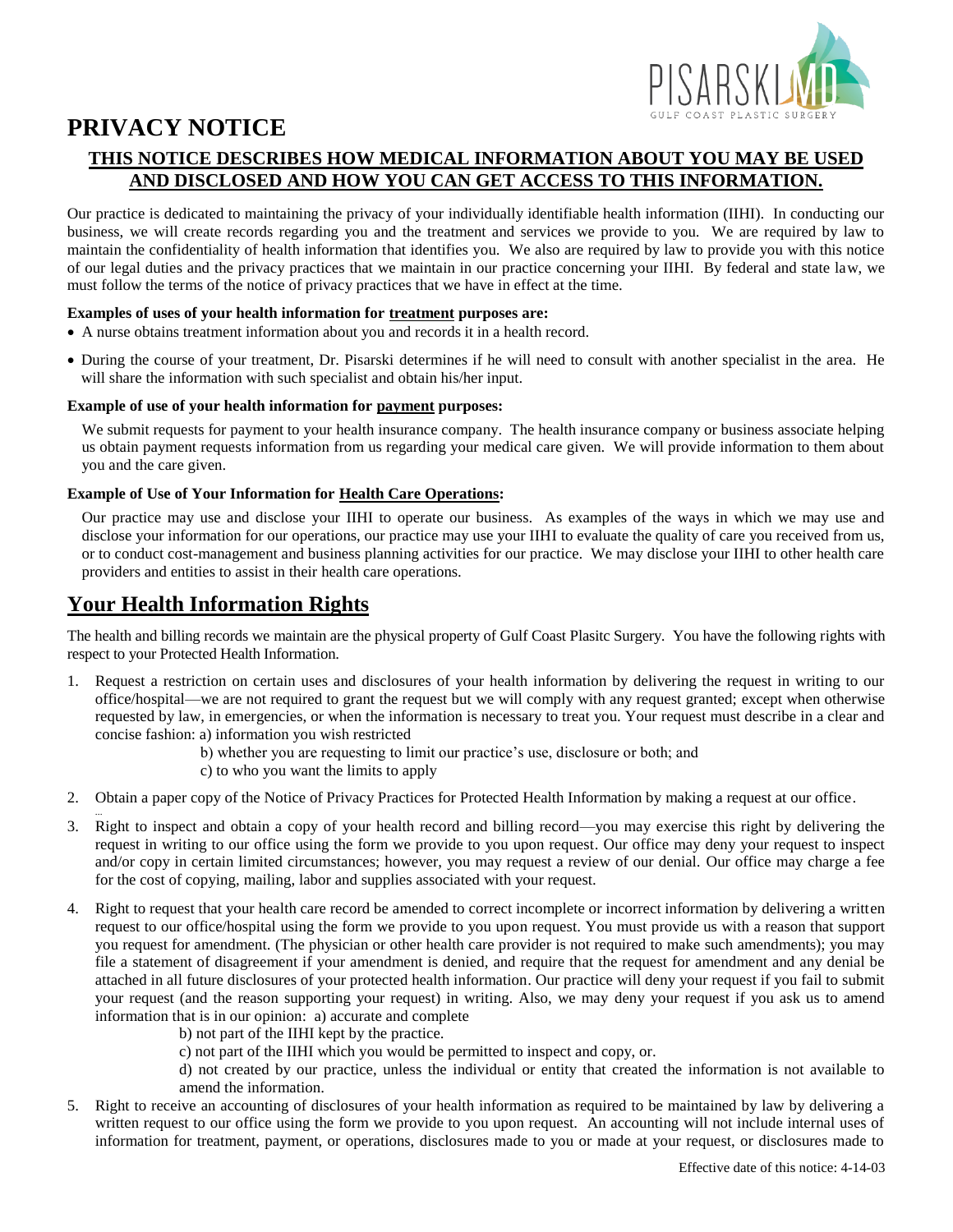family members or friends in the course of providing care. All requests for an "accounting of disclosures" must state a time period, which may not be longer than six (6) years from the date of disclosure and may not include dates before April 14, 2003. The first list you request within a 12-month period is free of charge, but our practice may charge you for additional lists with in the same 12-month period. Our practice will notify you of the costs involved with additional requests, and you may withdraw before you incur any cost.

- 6. Right to request that our practice communicate with you about your health and related issues in a particular manner or at a certain location. For instance, you may ask that we contact you at home, rather than work. In order to request a type of confidential communication, you must make a written request to **Linda Morris at 979-297-9289** specifying that requested method of contact, or the location where you wish to be contacted. Our practice will accommodate **reasonable** requests. You do not need to give a reason for your request.
- 7. Right to file a complaint. If you believe your privacy rights have been violated, you may file a complaint with our practice or with the Secretary of the Department of Health and Human Services. All complaints must be submitted in writing. You will not be penalized for filing a compliant.
- 8. Right to provide an authorization for other uses and disclosures. Our practice will obtain your written authorization for uses and disclosures that are not identified by this notice or permitted by applicable law. Any authorization you provide to us regarding the use and disclosure of you IIHI may be revoked at any time in writing. After you revoke your authorization, we will no longer use or disclose you IIHI for the reasons described in the authorization. Please note, we are required to retain records of your care.

You have the right to review this Notice before signing the consent authorizing use and disclosure of your protected health information for treatment, payment, and health care operations purposes.

### **Our Responsibilities**

The office is required to:

- Maintain the privacy of your health information as required by law;
- Provide you with a notice as to our duties and privacy practices as to the information we collect and maintain about you;
- Abide by the terms of this Notice;
- Notify you if we cannot accommodate a requested restriction or request; and
- Accommodate your reasonable requests regarding methods to communicate health information with you.
- Accommodate your request for an accounting of disclosures.

We reserve the right to amend, change, or eliminate provisions in our privacy practices and access practices and to enact new provisions regarding the protected health information we maintain. If our information practices change, we will amend our Notice. You are entitled to receive a revised copy of the Notice by calling and requesting a copy of our "Notice" or by visiting our office and picking up a copy.

# **To Request Information or File a Complaint**

If you have questions, would like additional information, or want to report a problem regarding the handling of your information, you may contact **Linda Morris, at 979-297-9289.** Additionally, if you believe your privacy rights have been violated, you may file a written complaint at our office by delivering the written complaint to **Linda Morris.** You may also file a complaint by mailing it or e-mailing it to the Secretary of Health and Human Services.

- We cannot, and will not, require you to waive the right to file a complaint with the Secretary of Health and Human Services (HHS) as a condition of receiving treatment from the office.
- We cannot, and will not, retaliate against you for filing a complaint with the Secretary of Health and Human Services.

# **Following is a List of Other Uses and Disclosures Allowed by the Privacy Rule**

#### **Patient Contact**

We may contact you to provide you with appointment reminders, with information about treatment alternatives, or with information about other health-related benefits and services that may be of interest to you. We may contact you as part of a fund raising effort.

#### **Notification – Opportunity to Agree or Object**

 Unless you object we may use or disclose your protected health information to notify, or assist in notifying, a family member, personal representative, or person responsible for your care, about your location, your general condition, and/or your death.